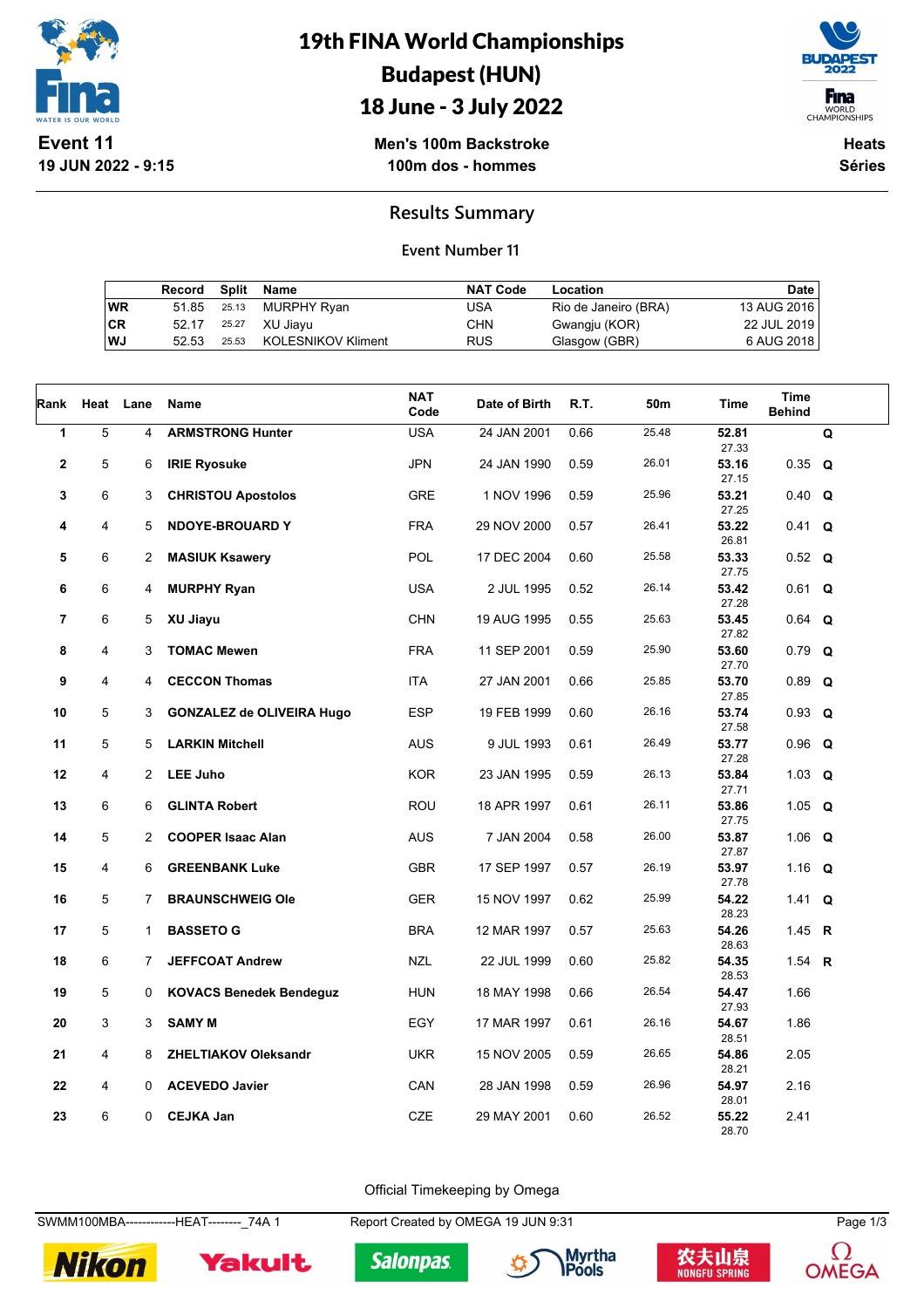

# 19th FINA World Championships Budapest (HUN)

### 18 June - 3 July 2022



**Men's 100m Backstroke 100m dos - hommes**

**Heats Séries**

**Results Summary**

**Event Number 11**

| Rank | Heat           | Lane         | Name                             | <b>NAT</b><br>Code | Date of Birth | R.T. | 50m   | Time                | Time<br><b>Behind</b> |  |
|------|----------------|--------------|----------------------------------|--------------------|---------------|------|-------|---------------------|-----------------------|--|
| 24   | 4              | $\mathbf{1}$ | <b>LAITAROVSKY Michael</b>       | <b>ISR</b>         | 15 AUG 1999   | 0.56 | 26.40 | 55.25<br>28.85      | 2.44                  |  |
| 25   | 3              | $7^{\circ}$  | <b>FELDBERGS Girts</b>           | LAT                | 17 FEB 1993   | 0.60 | 27.02 | 55.43<br>28.41      | 2.62                  |  |
| 26   | 4              | $7^{\circ}$  | <b>LITCHFIELD Joe Richard</b>    | GBR                | 8 JUL 1998    | 0.50 | 26.93 | 55.52               | 2.71                  |  |
| 27   | 3              | 9            | <b>CHUANG Mu-Lun</b>             | <b>TPE</b>         | 6 FEB 2001    | 0.59 | 27.14 | 28.59<br>55.57      | 2.76                  |  |
| 28   | 3              | 5            | <b>AHMED Ziyad</b>               | SUD                | 24 MAR 2003   | 0.56 | 26.70 | 28.43<br>55.75      | 2.94                  |  |
| 29   | 5              | 8            | <b>QUAH Zheng Wen</b>            | <b>SGP</b>         | 29 SEP 1996   | 0.51 | 26.60 | 29.05<br>55.76      | 2.95                  |  |
| 30   | 4              | 9            | <b>LELLE Armin Evert</b>         | <b>EST</b>         | 21 JUN 1999   | 0.61 | 26.89 | 29.16<br>55.82      | 3.01                  |  |
| 31   | 6              | 9            | <b>PINZON GARCIA Omar</b>        | COL                | 17 JUN 1989   | 0.55 | 26.62 | 28.93<br>55.95      | 3.14                  |  |
| 32   | 5              | 9            | <b>MORALES MIRANDA Yeziel</b>    | <b>PUR</b>         | 16 JAN 1996   | 0.53 | 27.18 | 29.33<br>56.52      | 3.71                  |  |
| 33   | 3              | 8            | <b>MANNES Max</b>                | <b>LUX</b>         | 19 NOV 1997   | 0.66 | 27.74 | 29.34<br>56.90      | 4.09                  |  |
| 34   | 3              | 4            | <b>HOCKIN BRUSQUETTI Charles</b> | <b>PAR</b>         | 4 NOV 1989    | 0.56 | 27.30 | 29.16<br>57.01      | 4.20                  |  |
| 35   | $\overline{2}$ | 4            | <b>LAU Shiu Yue</b>              | <b>HKG</b>         | 20 JUL 1997   | 0.61 | 27.52 | 29.71<br>57.06      | 4.25                  |  |
| 36   | 3              | 0            | <b>TANGKAS Farrel</b>            | INA                | 22 DEC 2001   | 0.54 | 27.75 | 29.54<br>57.17      | 4.36                  |  |
| 37   | 3              | 1            | <b>GROTERS Patrick</b>           | ARU                | 28 JAN 1999   | 0.59 | 27.63 | 29.42<br>57.37      | 4.56                  |  |
| 38   | $\overline{2}$ | 3            | AL BAWWAB Yazan                  | PLE                | 30 OCT 1999   | 0.63 | 28.71 | 29.74<br>59.31      | 6.50                  |  |
| 39   | $\overline{2}$ | 5            | <b>AITU Bede</b>                 | COK                | 11 OCT 2001   | 0.69 | 28.66 | 30.60<br>59.54      | 6.73                  |  |
| 40   | 1              | 5            | <b>ALROWAILA Omar</b>            | <b>BRN</b>         | 18 SEP 2003   | 0.64 | 28.58 | 30.88<br>1:00.03    | 7.22                  |  |
| 41   | $\overline{2}$ | $\mathbf{1}$ | <b>TENORIO Juhn</b>              | <b>NMA</b>         | 2 JUN 2004    | 0.48 | 28.82 | 31.45<br>1:00.93    | 8.12                  |  |
| 42   | 1              | 3            | <b>ENGEL Mekhayl</b>             | <b>CUR</b>         | 11 SEP 2002   | 0.61 | 29.12 | 32.11<br>1:01.46    | 8.65                  |  |
| 43   | $\overline{2}$ | $7^{\circ}$  | <b>RAFI Samiul Islam</b>         | <b>BAN</b>         | 12 OCT 2004   | 0.62 | 28.88 | 32.34<br>1:02.31    | 9.50                  |  |
| 44   | 2              | $\mathbf{2}$ | <b>BENNICI Charles Rachana</b>   | CAM                | 30 OCT 2001   | 0.63 | 30.39 | 33.43<br>1:02.57    | 9.76                  |  |
| 45   | 1              | 4            | <b>KO Benjamin</b>               | <b>GUM</b>         | 30 MAR 2005   | 0.63 | 30.10 | 32.18<br>1:02.66    | 9.85                  |  |
| 46   | $\overline{2}$ | 6            | <b>MHINI Dennis</b>              | <b>TAN</b>         | 10 AUG 2001   | 0.60 | 30.30 | 32.56<br>1:04.71    | 11.90                 |  |
| 47   | $\overline{2}$ | 0            | <b>HUSSAIN Mohamed Aan</b>       | MDV                | 11 JUL 2004   | 0.59 | 30.34 | 34.41<br>1:05.77    | 12.96                 |  |
| 48   | $\overline{2}$ | 9            | <b>AL KINDI NSN</b>              | OMA                | 16 OCT 2005   | 0.65 | 32.01 | 35.43<br>1:06.02    | 13.21                 |  |
|      | $\overline{2}$ | 8            | <b>AKBAR Faizan</b>              | <b>PAK</b>         | 15 SEP 1999   |      |       | 34.01<br><b>DNS</b> |                       |  |

Official Timekeeping by Omega

SWMM100MBA-------------HEAT--------\_74A 1 Report Created by OMEGA 19 JUN 9:31 Page 2/3



Yakult